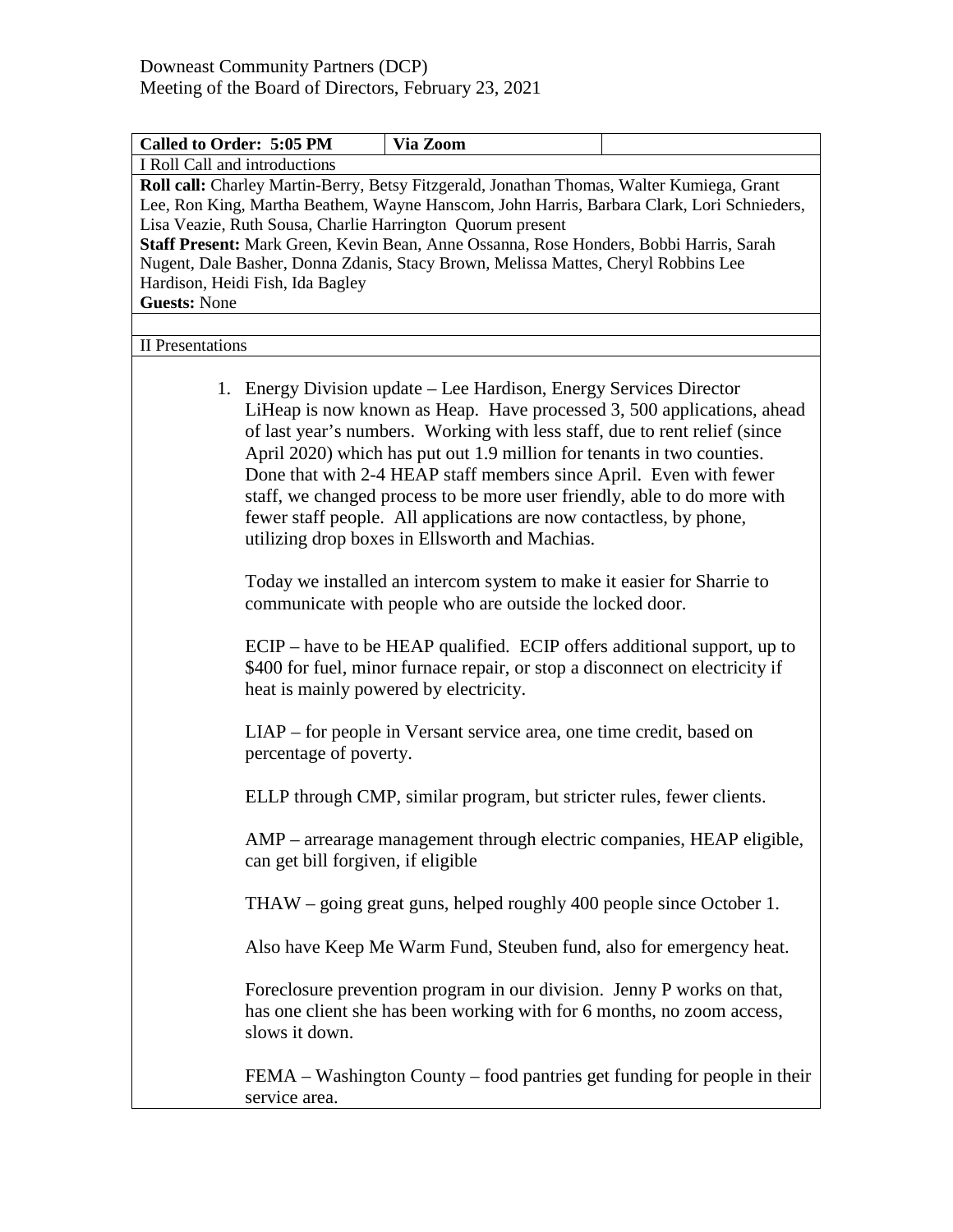|     |    | Questions: Why does FEMA not do Hancock County?                                                                                                                                                                                                                                                                                                                       |
|-----|----|-----------------------------------------------------------------------------------------------------------------------------------------------------------------------------------------------------------------------------------------------------------------------------------------------------------------------------------------------------------------------|
|     |    | Pantries in Hancock County decided not to be involved because of intense<br>paperwork.                                                                                                                                                                                                                                                                                |
|     |    | Mark: HEAP is a foundation program, many of our other programs are<br>based on HEAP eligibility.                                                                                                                                                                                                                                                                      |
|     |    | Lee is very modest, they are doing amazingly well, heading to being the<br>only CAP to increase numbers for three years in a row.                                                                                                                                                                                                                                     |
|     |    | They have done an amazing job with the rent program as well. Heck of a<br>job, heck of a year.                                                                                                                                                                                                                                                                        |
| III |    | Items for Board Action                                                                                                                                                                                                                                                                                                                                                |
|     | 1. | Resolved, to approve the Board Meeting Minutes from 1/26/2021<br><b>Discussion: None</b>                                                                                                                                                                                                                                                                              |
|     |    | Action: Grant Lee made the motion to approve the minutes as written,<br>seconded Lisa Veazie Motion passed.                                                                                                                                                                                                                                                           |
|     | 2. | Resolved to approve the Internal Dispute Policy dated 12/4/20. (Tabled<br>from $1/26/21$ )<br><b>Discussion:</b> Question: What is ACF Regional? Administration Children                                                                                                                                                                                              |
|     |    | and Families.<br>Action: taken off the table – unanimous Walter Kumiega made the<br>motion to approve the Internal Dispute Policy dated 12/4/20, seconded<br><b>Ruth Sousa. Motion passed.</b>                                                                                                                                                                        |
|     | 3. | Resolved, to approve the Respiratory Protection Program/Policy dated<br>6/8/20 (Tabled from 1/26/21)<br><b>Discussion:</b> policy is designed to cover the nurses.                                                                                                                                                                                                    |
|     |    | <b>Action:</b> Lisa Veazie made the motion to approve the Respiratory<br>Protection Program/Policy dated 6/8/20 seconded Martha Beathem.<br><b>Motion passed.</b>                                                                                                                                                                                                     |
|     | 4. | Resolved, to approve the Criminal Background Check Policy dated<br>12/23/20 (Tabled from 1/26/21)<br><b>Discussion:</b>                                                                                                                                                                                                                                               |
|     |    | Action: Still tabled, some details still need to be worked out.                                                                                                                                                                                                                                                                                                       |
|     | 5. | Resolved, to approve the 2021 Self-Assessment Plan<br><b>Discussion:</b> Head Start requires a self-assessment plan, board and policy<br>council are required to approve. This year we have some leeway, reviewed<br>state-wide data, looking how we adapted to pandemic, reaching out to<br>families, children, to accomplish the HS goals. Want parent input, board |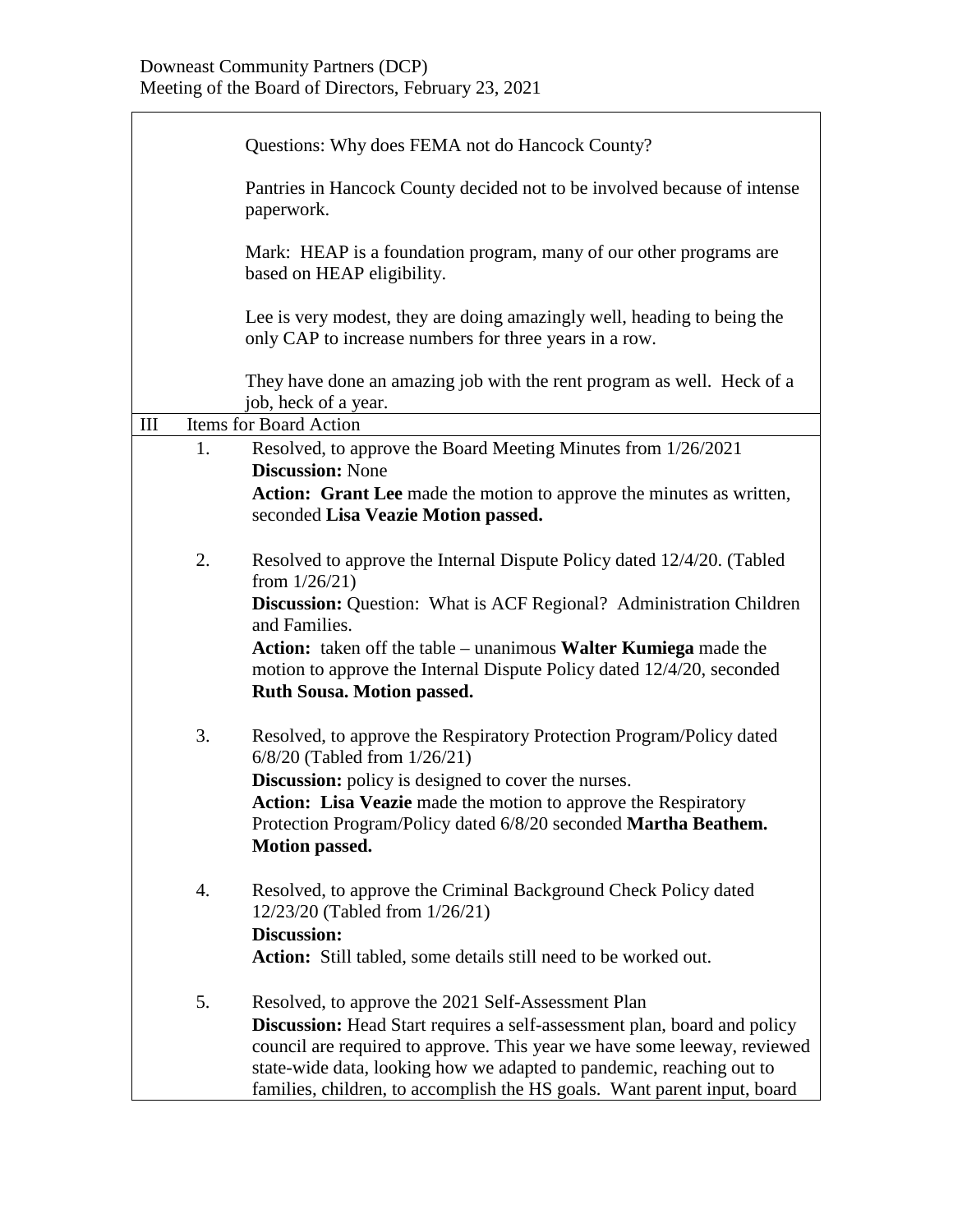input, intend to do this on March 24-25.

Please keep board updated when date and time are set. Hoping for better participation because it will be by ZOOM

**Action: Ruth Sousa** made the motion to approve the 2021 Self-Assessment Plan, seconded **Charlie Harrington. Motion passed**

6. Resolved, to approve the Title VI Policy dated 2/23/21 **Discussion:** required to do, updated it, redid in anticipation of DOT review on Thursday.

**Action: Walter Kumiega** made the motion to approve the Title VI Policy dated 2/23/21, seconded **Grant Lee. Motion passed.**

7. Resolved, to approve the Mandatory Reporting Policy dated 10/7/20 **Discussion:** Social service agencies – don't report to directly to DHHS, report to supervisor. Added a layer of protection.

We do offer that to employees, but do not require it. This not permission to make a report, but consultation. We are available for supports, but the staff person has their own obligation to report.

Do we need to exclude board members?

Table to review and clarify. **Action** moved to table the Mandatory Reporting Policy dated 10/7/20.

8. Resolved to approve the Gift Acceptance Policies and Guidelines dated 2/12/21. **Discussion:** question: do we really want to accept real estate, given our history? Also, Oil and gas rights.

Tried to be really careful about real estate, outline many questions that need to be answered. Any gift can be refused.

Policy calls for review by exec committee of gifts \$25,000 or more.

Only two changes to the previous policy – committee changed to executive committee, review level of \$25,000.

Section 5, go with estimated market value at time of donation, in case a stock donation is close

Table to make changes. **Action** Tabled the Gift Acceptance Policies and Guidelines dated 2/12/21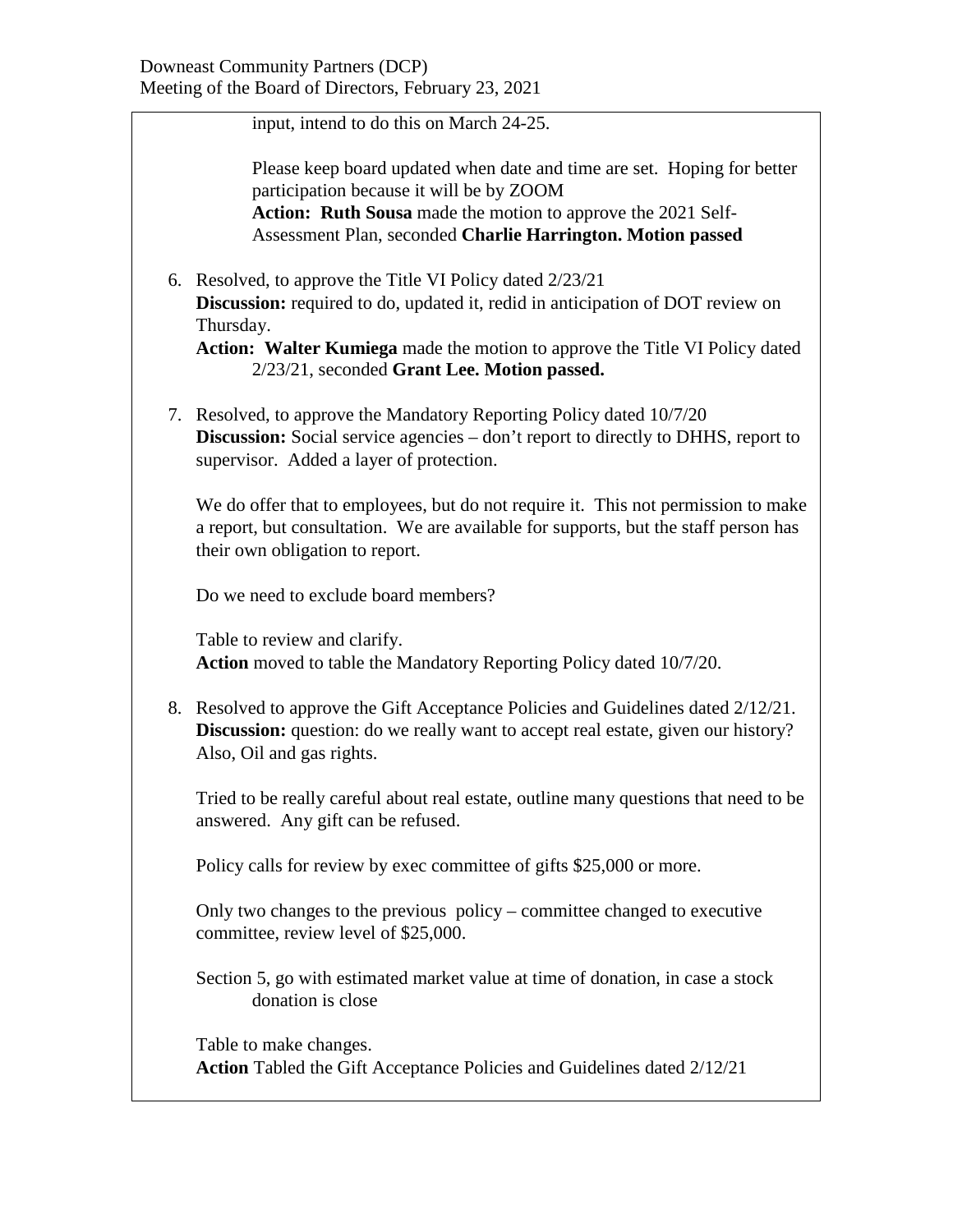| 9. Resolved to authorize the Executive Director to enter into an MOU with<br>Gil Tenney and Richard Kane for the purpose of developing a video about<br>Tracey Hair, Executive Director of HOME and others entitled "Building Hope".<br><b>Discussion:</b> Gil is looking for a grant to make this video about Tracey, want us to<br>be fiscal agent for this one project. |
|----------------------------------------------------------------------------------------------------------------------------------------------------------------------------------------------------------------------------------------------------------------------------------------------------------------------------------------------------------------------------|
| Many questions regarding the scope of work and our capacity<br>A little bit of compensation, is it enough for the work we have to do?                                                                                                                                                                                                                                      |
| Confused about status of this partnership – this is not a project of Community<br>Compass. Do we know why not?                                                                                                                                                                                                                                                             |
| Recommended being super careful about creating a point of time film,<br>extreme sensitivity to people who will be captured on film.                                                                                                                                                                                                                                        |
| Do we have the staff to handle this? Are we doing this because it fits with our<br>Mission?                                                                                                                                                                                                                                                                                |
| Is there a chance that we will get caught holding the bag if it doesn't work out?                                                                                                                                                                                                                                                                                          |
| What is the approach that the board wants to take with fiscal sponsorship<br>opportunities? Do we want one and done projects, or ongoing organizations?<br>What is our game plan?<br>Would it make more sense and work better if this were a Community Compass<br>Project?                                                                                                 |
| Would it make sense to have a couple of board members to meet with the<br>organizers? In light of what was discussed, it would give us a better feel for the<br>project and what it entails?                                                                                                                                                                               |
| Action Chair's decision to gather more information. Ruth Sousa, Lori Schnieders,<br>Barbara Clark, Charlie Harrington willing to be on the board committee to<br>talk to Gil and the film makers to learn more about the project and what it<br>entails. Stacy will get them the Fiscal Agent Policy.                                                                      |
| <b>Finance Committee met at 4:30</b><br>Reason for meeting is that at the last board meeting, Ron asked to see more info<br>about ESG <sup>*</sup> model. The process that the First will go through while investing the<br>portfolio.                                                                                                                                     |
| Reached out to Peter and his team, received back info on their process. But<br>coming out of those were some questions from his team members, what direction                                                                                                                                                                                                               |

does the board want to go? Portfolio invested entirely or a majority of ESG?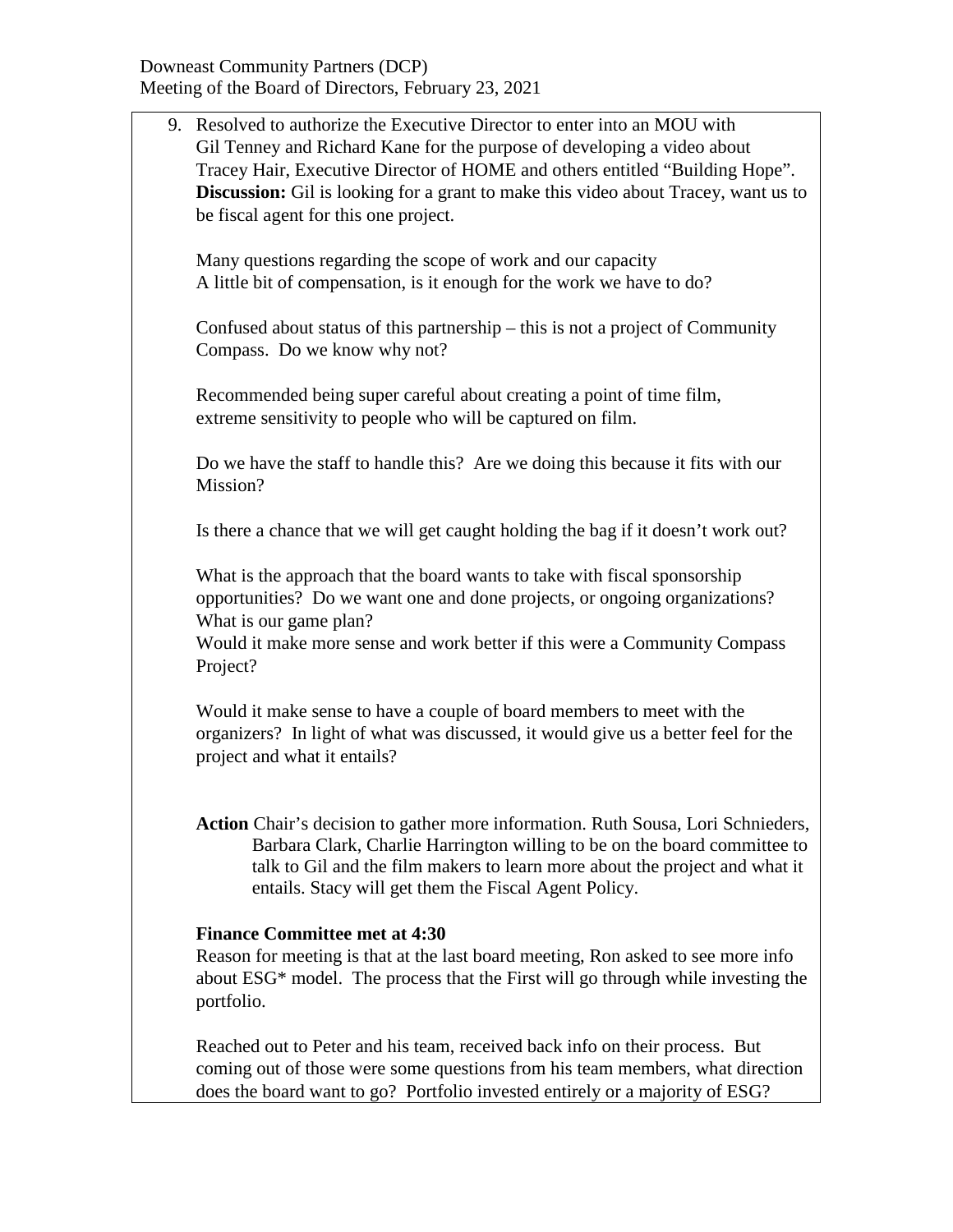After some discussion, because models are new, be fairly easy to get to 50% and then build on that in future years. Also discussed fossil fuel portion of our current policy. It was decided that part of the policy could be removed, ESG policy would take care of that. Some things in the fossil free index already are considered ESG. Recommendation to the board would be to start our investments and rewrite the policy as 50% ESG, removing fossil fuel requirement, and review portfolio mix every two or three years to ensure that investments are following board's direction, with a goal of achieving a 75% mix. Not much to choose from in the way of funds, it is a new process.

More options are coming available, that we can review to get up to where we want to be.

\*ESG = environmentally and socially responsible governance

**Action:** Kevin has agreement of board to go work on the policy and bring it to the board in the future.

IV Reports

1. Executive Director Search update – Betsy Fitzgerald Interview committee has met, questions developed and assigned, start interviews next week, for the next few weeks.

Interviewing seven, and we will narrow that down to two candidates for the executive committee to interview.

2. Development Director's report – Barbara Clark

Sarah working on DCP development plan, more in March. THAW is very successful, St Dunstan's donated \$6,500 from their online bazaar, several community foundation grants, community challenges.

SEED is ramping up.

FC is cooking meals and delivering them, as a way of cultivating future participants. Two very generous donations for a thorough cleaning of FC. Also a donation for one swivel chair.

Raised \$650 selling raffle tickets, for sale now!

3. Executive Directors Report– Mark Green

Everything is in the report. Really want board feedback on the new report style.

Question: Update on Machias building – staff updates? Can people go there?

Building is closed but staffed, there is a drop box where people can leave documents.

As far as office space goes, every office is occupied with the exception of one of Ida's.